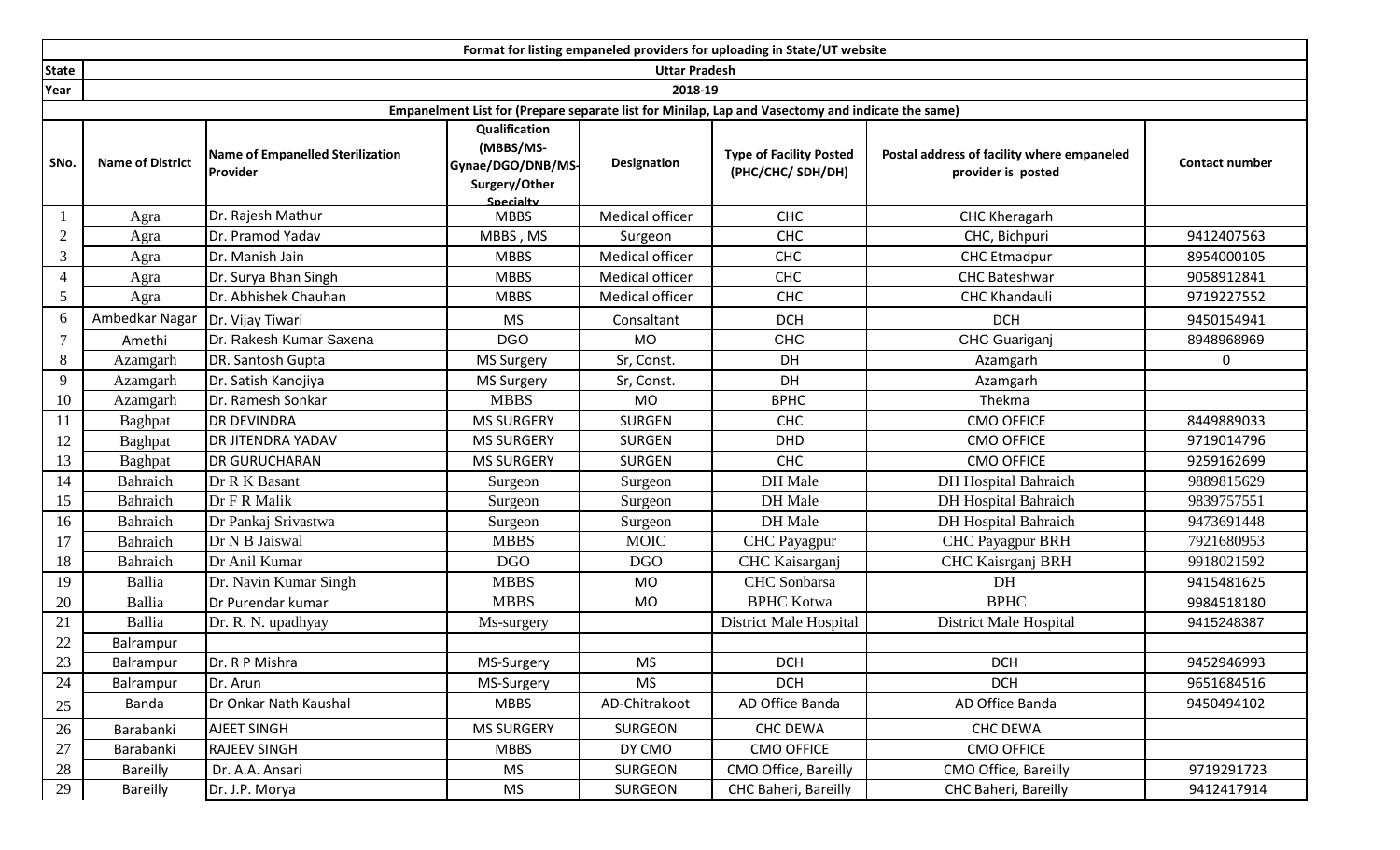| $30\,$ | <b>Bareilly</b> | Dr. A. K. Gupta             | <b>MS</b>   | <b>SURGEON</b> | DH, Bareilly      | DH, Bareilly                                                     | 9415175773 |
|--------|-----------------|-----------------------------|-------------|----------------|-------------------|------------------------------------------------------------------|------------|
| 31     | <b>Bareilly</b> | Dr. M. P. Singh             | <b>MS</b>   | <b>SURGEON</b> | DH, Bareilly      | DH, Bareilly                                                     | 9837022855 |
| 32     | Basti           | Dr Anand Ojha               | MS-Surgery  | Surgeon        | <b>DH</b>         | <b>DH</b>                                                        | 8112401819 |
| 33     | Bijnor          | Dr Gyan Chanda              | <b>MBBS</b> | Physician      | DH                | District Combiend Hospital Bijnor                                | 9412153396 |
| 34     | <b>Budaun</b>   | Dr. Hakim Singh             | MS Gynae    | Gynae          | <b>DWH</b>        | District women Hospital Budaun<br>$\frac{D_{10} 243601}{243601}$ | 9412159423 |
| 35     | <b>Budaun</b>   | Dr. Rajveer Singh           | <b>MBBS</b> | Mo             | <b>PHC</b>        | PHC Samrer District Budaun                                       | 9454343763 |
| 36     | Bulandshahar    | Dr.SK Upadhaya              | <b>MBBS</b> | <b>MO</b>      | <b>BBD</b>        | <b>BBD</b>                                                       |            |
| 37     | Bulandshahar    | 1.Dr.AK Bhandari            | <b>MBBS</b> | <b>MOIC</b>    | Syana             | Syana                                                            |            |
| 38     | Chitrakoot      | Dr. Ramakant Chauriha       | MBBS, DGO   | Dy. CMO        | <b>CMO OFFICE</b> | <b>CMO OFFICE</b>                                                | 9415182131 |
| 39     | Chitrakoot      | Dr. Rafiq Ansari            | MBBS, DGO   | Gynocologist   | <b>DCH</b>        | Chitrakoot                                                       | 8318930479 |
| 40     | Deoria          | Dr. M.P Singh               | <b>MBBS</b> | MOI/C          | <b>PHC</b>        | Bhatni                                                           | 9415320108 |
| 41     | Deoria          | Dr. Murari Rai              | <b>MBBS</b> | <b>MO</b>      | <b>CHC</b>        | <b>Bhurwar</b>                                                   | 7081672435 |
| 42     | Deoria          | Dr. Dhirendra Kumar Chauhan | <b>MBBS</b> | <b>MO</b>      | <b>PHC</b>        | Baitalpur                                                        | 9161336209 |
| 43     | Deoria          | Dr. Brahma Nand Giri        | <b>MBBS</b> | <b>MO</b>      | <b>CHC</b>        | Gauri Bazar                                                      | 8004918188 |
| 44     | Deoria          | Dr. Manoj Kumar Gupta       | <b>MBBS</b> | <b>MO</b>      | <b>PHC</b>        | Pyasi                                                            | 9455033417 |
| 45     | Deoria          | Dr. Dharmendra Singh        | <b>MBBS</b> | <b>MO</b>      | <b>PHC</b>        | Khairatiya                                                       | 9452450588 |
| 46     | Deoria          | Dr. Shambhu                 | <b>MBBS</b> | <b>MO</b>      | <b>CHC</b>        | Gauri Bazar                                                      | 9670795324 |
| 47     | Deoria          | Dr. Ranjeet Kushwaha        | <b>MBBS</b> | MOI/C          | <b>PHC</b>        | Bhagalpur                                                        | 9648282628 |
| 48     | Deoria          | Dr. Awadhesh Prasad         | <b>MBBS</b> | <b>MO</b>      | <b>CHC</b>        | Tarkulwa                                                         | 9335028921 |
| 49     | Deoria          | Dr. Rajeev Ranjan           | <b>MBBS</b> | <b>MO</b>      | <b>PHC</b>        | Majhgawa                                                         | 8004778078 |
| 50     | Deoria          | Dr. Rakesh Kumar            | <b>MS</b>   | Surgeon        | <b>DH</b>         | Deoria                                                           | 9415381389 |
| 51     | Deoria          | Dr. Ajay Shahi              | <b>MS</b>   | Surgeon        | <b>CHC</b>        | Patherdeva                                                       | 9415312126 |
| 52     | Deoria          | Dr. Suryabhan Kushwaha      | <b>MS</b>   | Surgeon        | <b>CHC</b>        | Pipara Daula Kadam                                               | 9453867761 |
| 53     | Etah            | U                           | 0           | $\Omega$       | $\Omega$          | $\Omega$                                                         | 0          |
| 54     | Faizabad        | Digvijay Nath               | <b>MS</b>   | Surgeon        | Sri RAM hospital  | Sri RAM hospital                                                 | 9415140520 |
| 55     | Faizabad        | Satya Prakash Bansal        | <b>MS</b>   | Surgeon        | <b>DMH</b>        | <b>DMH</b>                                                       | 9415332106 |
| 56     | Faizabad        | Dr.Ajay Anand               | <b>MS</b>   | Surgeon        | Poora Bazar CHC   | Poora Bazar CHC                                                  | 9450430915 |
| 57     | Faizabad        | Dr.H.O Srivastava           | <b>MS</b>   | CMO            | Ayodhya           | Ayodhya                                                          | 9415047949 |
| 58     | Farrukhabad     | Dr.Arif Siddiqui            | <b>MBBS</b> | <b>MOIC</b>    | DH                | Lingiganj Hospital                                               | 9794919473 |
| 59     | Fatehpur        | Dr. Sunil Kumar             | Surgeon     | MS             | <b>CHC</b>        | CHC Bindaki Fatehpur                                             | 9839379512 |
| 60     | Fatehpur        | Dr. Naresh Vishal           | Surgeon     | MS.            | DH                | District Male Hospital Fatehpur                                  | 9919484951 |
| 61     | Fatehpur        | Dr.Pankaj Gupta             | <b>MBBS</b> | <b>MO</b>      | <b>APHC</b>       | <b>APHC Ghazipur</b>                                             | 9532098789 |
| 62     | Fatehpur        | Dr.Neeraj Gupta             | <b>MBBS</b> | <b>MO</b>      | <b>NPHC</b>       | <b>NPHC Damapur</b>                                              | 8726032051 |
| 63     | Fatehpur        | Dr.Krishnakant Singh        | <b>MBBS</b> | <b>MO</b>      | <b>PHC</b>        | PHC Deomai                                                       | 9336695992 |
| 64     | Fatehpur        | Dr.Ajay Kumar Singh         | <b>MBBS</b> | MO             | <b>NPHC</b>       | NPHC Airayan                                                     | 9838835510 |
| 65     | Fatehpur        | Dr.Rajan                    | <b>MBBS</b> | MO             | <b>NPHC</b>       | <b>NPHC Aung</b>                                                 | 9559376948 |
| 66     | Fatehpur        | Dr. Vipul Shukla            | <b>MBBS</b> | MO             | <b>PHC</b>        | PHC Gopalganj                                                    | 9559376948 |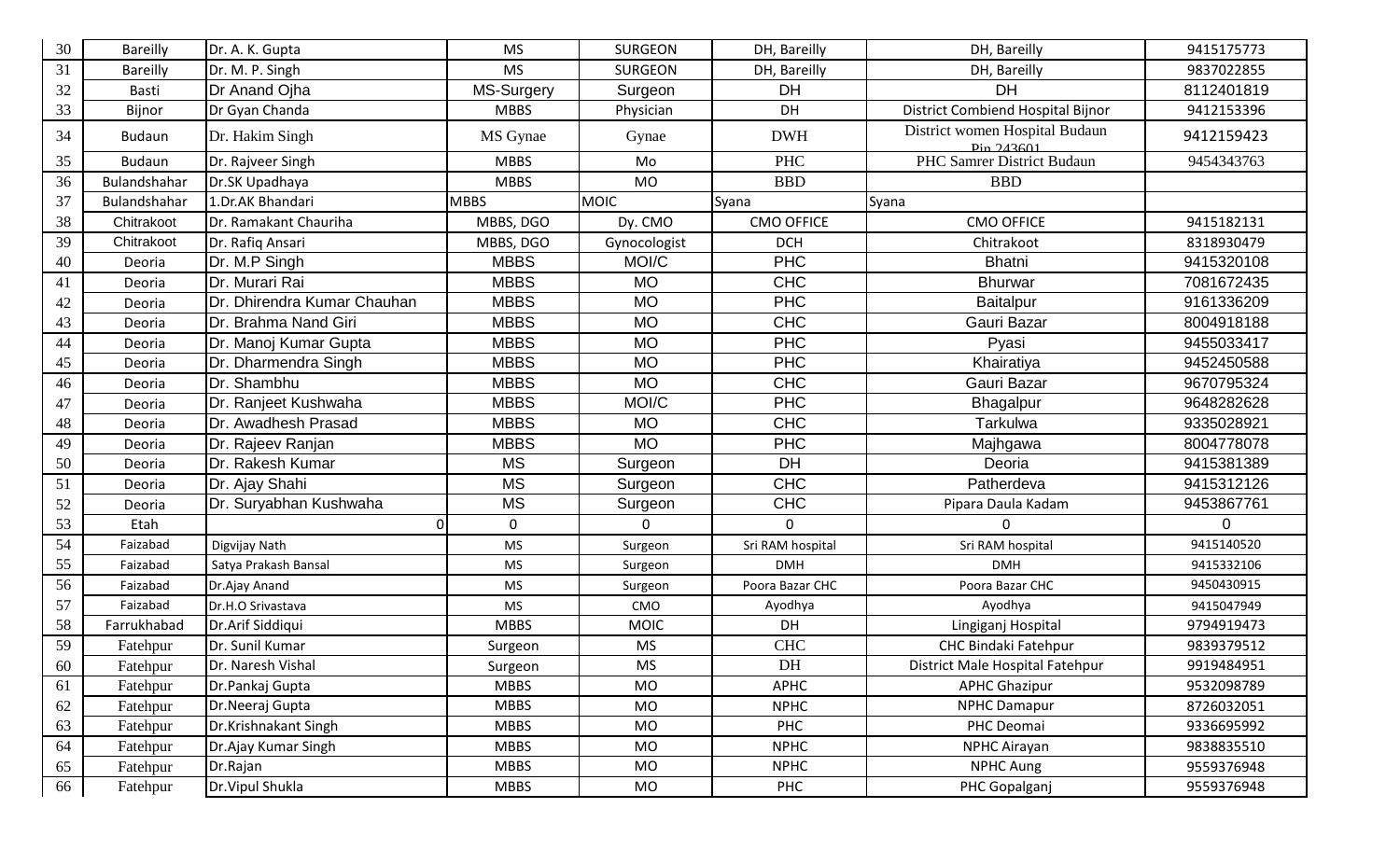| 67 | Fatehpur      | Dr.Upendra Kumar            | <b>MBBS</b>      | <b>MO</b>                    | PHC                  | PHC Asother                             | 8081084461     |
|----|---------------|-----------------------------|------------------|------------------------------|----------------------|-----------------------------------------|----------------|
| 68 | Fatehpur      | Dr.Jay Prakash              | <b>MBBS</b>      | <b>MO</b>                    | <b>APHC</b>          | <b>APHC Dighurwa</b>                    | 9457486313     |
| 69 | Fatehpur      | Dr. Amlesh Joshi            | <b>MBBS</b>      | <b>MO</b>                    | PHC                  | PHC Gopalganj                           | 9565248218     |
| 70 | Fatehpur      | Dr. Kaleem                  | <b>MBBS</b>      | <b>MO</b>                    | CHC                  | <b>CHC Khakheru</b>                     | 9670431731     |
|    | Gautam Buddha | Dr. Arvind Kumar Vaish      | MS- Gen. Surgery | <b>MO</b>                    | <b>CHC Badalpur</b>  | Lt. shri mangalsen samudaiyk swasth     | 8860507553     |
| 71 | Nagar         |                             |                  |                              |                      | kendra Badalpur, Dadri Road, Gautam     |                |
|    | Gautam Buddha | Dr. Rahul Verma             | MS- Gen. Surgery | <b>MO</b>                    | FRU CHC Bhangel      | CHC Bhangel, Sec-82 Noida               | 9818899771     |
| 72 | Nagar         |                             |                  |                              |                      |                                         |                |
| 73 | Gautam Buddha | Dr. P.K.Das                 | MS- Gen. Surgery | <b>MO</b>                    | <b>DCH GB Nagar</b>  | District Combined Hosptal, Sec-30 Noida | 9990665550     |
|    | Nagar         |                             |                  |                              |                      |                                         |                |
| 74 | Gautam Buddha | Dr. Rajendra                | MS- Gen. Surgery | <b>MO</b>                    | <b>DCH GB Nagar</b>  | District Combined Hosptal, Sec-30 Noida | <b>NA</b>      |
|    | Nagar         |                             |                  |                              |                      |                                         |                |
| 75 | Ghaziabad     | Dr. Rajendra Kumar          | MBBS, MS         | Sr. Consultant               | DH                   | <b>MMG</b> Hospital                     | 9999764421     |
| 76 | Ghaziabad     | Dr. Akhilesh Mohan          | MBBS, MS         | Sr. Consultant               | DH                   | <b>DCH</b>                              | 9811635314     |
| 77 | Ghaziabad     | Dr. G.P. Mathuria           | MBBS, MS         | <b>Iedical Superintender</b> | <b>CHC</b>           | <b>CHC</b> Muradnagar                   | 9953123012     |
| 78 | Ghazipur      | Dr A K Gupta                | <b>MBBS</b>      | Medical officer              | Gondour              | <b>CHC Gondour</b>                      | 8604512022     |
| 79 | Gonda         | Dr.Sadab Jama Khan          | Surgeon          | Surgeon                      | DH                   | DH Gonda                                | 9450080108     |
| 80 | Gorakhpur     | Dr. Dhananjay Kumar         | M.S.             | Surgeon                      | <b>CHC Pipraiech</b> | <b>CHC Pipraiech</b>                    | 9415314596     |
| 81 | Gorakhpur     | Dr. Awadhesh                | M.S.             | Surgeon                      | CHC J.Kauriya        | CHC J.Kauriya                           | 7523047597     |
| 82 | Gorakhpur     | Dr. Shivmuniram             | <b>DGO</b>       | Surgeon                      | CHC Bansgaon         | CHC Bansgaon                            | 9415392804     |
| 83 | Gorakhpur     | Dr. N.LKushwaha             | MBBS. Ortho      | Superintedent                | CHC Sahjanwa         | CHC Sahjanwa                            | 8887574012     |
| 84 | Hamirpur      | Dr. R.K. Katiyar            | <b>MBBS</b>      | Dy. CMO                      | DH                   | District police Hospital                | 9450070431     |
| 85 | Hamirpur      | Dr. Anil Sachan             | <b>MBBS</b>      | Superintendent               | <b>CHC</b>           | <b>CHC</b> Maudaha                      | 9450314644     |
| 86 | Hamirpur      | Dr. M.K. Verma              | <b>DGO</b>       | <b>MO</b>                    | <b>CHC</b>           | <b>CHC</b> Rath                         | 9839547375     |
| 87 | Hamirpur      | Dr. Brajendra Singh Rajpoot | <b>MBBS</b>      | Suprintendent                | CHC                  | <b>CHC Muskara</b>                      | 8765891805     |
| 88 | Hamirpur      | Dr. Vinay Prakash           | <b>MS</b>        | Surgeon                      | DH                   | District Hospital                       | 9415157410     |
| 89 | Hamirpur      |                             |                  |                              |                      |                                         | 9628540024     |
|    |               | Dr. J.P.Sahu                | <b>MBBS</b>      | <b>MO</b>                    | <b>CHC</b>           | <b>CHC</b> Maudaha                      |                |
| 90 | Hapur         | Dr. Ravindra Kumar          | MS-Surgery       | <b>MO</b>                    | <b>CHC</b>           | CHC Garhmukteshwar                      | 8869827288     |
| 91 | Hardoi        | Dr. Surjeet Singh           | MS- Gen. Surgery | Surgeon                      | <b>DMH</b>           | <b>DMH Hardoi</b>                       | 9415514134     |
| 92 | Hardoi        | Dr. Ashok Priyadarshi       | MS- Gen. Surgery | Surgeon                      | <b>DMH</b>           | DMH Hardoi                              | 9450377992     |
| 93 | Hardoi        | Dr. Masood Alam             | MS- Gen. Surgery | Surgeon                      | <b>CHC</b> Sandila   | <b>CHC Sandila</b>                      | 9335764317     |
| 94 | Hardoi        | Dr. Navneet Anand           | MS- Gen. Surgery | <b>MO</b>                    | Trauma center        | Trauma center                           | 9415066419     |
| 95 | Hardoi        | Dr. Arvind Mishra           | <b>MBBS</b>      | <b>MOIC</b>                  | <b>CHC Mallawan</b>  | <b>CHC Mallawan</b>                     | 9455501141     |
| 96 | Hardoi        | Dr.Pankaj Mishra            | <b>MBBS</b>      | MO                           | <b>CHC Sursa</b>     | <b>CHC Sursa</b>                        | 9565834371     |
| 97 | Hathras       | 01                          | $\overline{0}$   | $\mathbf 0$                  | $\mathbf{0}$         | $\mathbf{0}$                            | $\overline{0}$ |
| 98 | Jalaun        | Dr.Idreesh Mohd             | <b>MBBS</b>      | <b>MOIC</b>                  | <b>BPHC</b>          | PHC DAKOR                               | 8853055444     |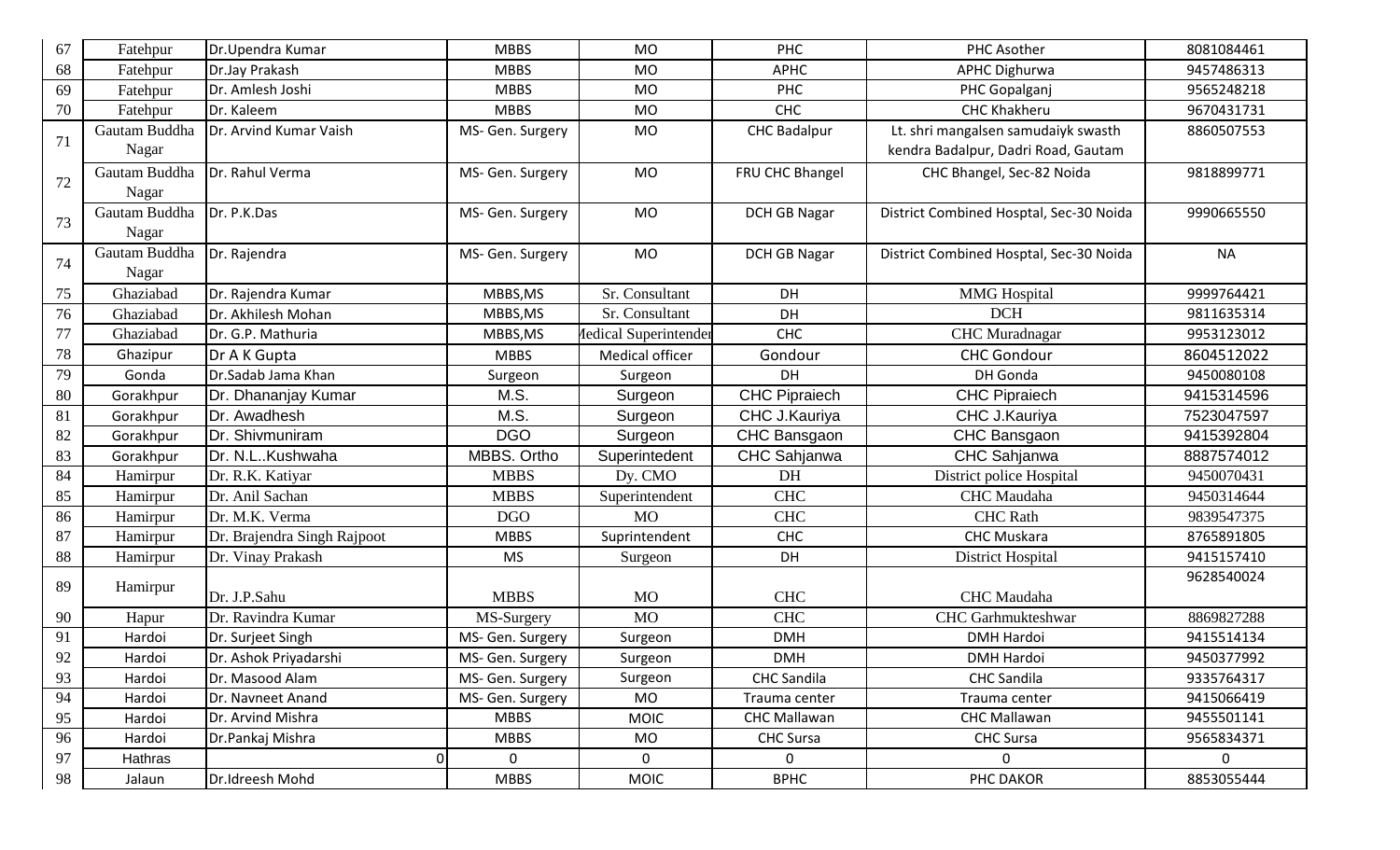| 99  | Jaunpur             | Dr. Anil Kumar Sharma    | <b>MS Surgery</b> | DY. CMO     | DH            | District Hospital                         | 9415395817 |
|-----|---------------------|--------------------------|-------------------|-------------|---------------|-------------------------------------------|------------|
| 100 | Jaunpur             | Dr. S.K. Yadav           | <b>MS Surgery</b> | DY. CMO     | DH            | District Hospital                         | 9415963317 |
| 101 | Jaunpur             | Dr. Vijay pat Dwivedi    | <b>MS</b>         | DY. CMO     | DH            | District Hospital                         | 9452073387 |
| 102 | Jaunpur             | <b>Tarun Kumar Singh</b> | <b>MBBS</b>       | <b>MO</b>   | NPHC Khapraha | Primary Health Center                     | 9307570808 |
| 103 | Jaunpur             | Javed Khan               | <b>MBBS</b>       | <b>MO</b>   | CHC Muftiganj | Non FRU CHC                               | 9795164022 |
| 104 | Jhanshi             | Dr. Gokul Prashad        | Other Specialty   | Surgeon     | DH            | Distt. Hospital Jhansi                    | 8601639111 |
| 105 | Jhanshi             | Dr. Soniya               | MS-Surgery        | Surgeon     | DH            | Distt. Hospital Jhansi                    | 8126155955 |
| 106 | Kannauj             | Dr. Jitendra Kumar Nag   | <b>MBBS</b>       | <b>MO</b>   | <b>CHC</b>    | CHC Tirwa, Kannauj                        | 9305111133 |
| 107 | Kannauj             | Dr.Ravindra Kumar        | <b>MBBS</b>       | <b>MO</b>   | DH            | Combined District Hospital, Kannauj       | 9415333557 |
| 108 | Kanpur dehat        | Dr Pawan Kumar           | <b>MBBS</b>       | <b>MO</b>   | <b>CHC</b>    | <b>CHC Akbarpur</b>                       | 9956415671 |
| 109 | Kanpur dehat        | Dr Md Sadique            | <b>MBBS</b>       | <b>MO</b>   | <b>MO</b>     | <b>CHC Sikandra</b>                       | 9807477690 |
| 110 | Kanpur dehat        | Dr Aditya Sachan         | <b>MBBS</b>       | <b>MO</b>   | <b>MO</b>     | PHC Amroudha                              | 9389811179 |
| 111 | Kanpur Nagar        | Dr.Nar Singh Rajput      | MS-Surgery        | <b>MO</b>   | <b>CHC</b>    | <b>Bhillaur-CHC</b>                       | 9839035324 |
| 112 | Kanpur Nagar        | Dr.Subir Katiyar         | MS-Surgery        | <b>MO</b>   | <b>CHC</b>    | Chaubeypur-CHC                            | 9336101824 |
| 113 | Kanpur Nagar        | Dr. Swadesh Gupta        | Ms-Surgery        | Surgeon     | <b>DCH</b>    | anyavar Kaashiram District Combined Hospi | 9839079231 |
| 114 | Kanpur Nagar        | Dr. Abhishek Katiyar     | <b>MBBS</b>       | <b>MO</b>   | <b>CHC</b>    | <b>CHC Patara</b>                         | 8756793850 |
| 115 | Kanpur Nagar        | Dr. Navneet Chaudhary    | <b>MBBS</b>       | <b>MO</b>   | CMO Office    | <b>CMO Kanpur Nagar</b>                   | 9450827861 |
| 116 | Kanpur Nagar        | Dr. Anuj Dixit           | <b>MBBS</b>       | <b>MOIC</b> | <b>CHC</b>    | <b>CHC Shivrajpur</b>                     | 9450095399 |
| 117 | Kanpur Nagar        | Dr. Ajay Maurya          | <b>MBBS</b>       | <b>MOIC</b> | <b>CHC</b>    | CHC Bheetargaon                           | 9450727595 |
| 118 | Kanpur Nagar        | Dr. Jai Prakash          | <b>MBBS</b>       | <b>MO</b>   | CHC           | <b>CHC Ghatampur</b>                      | 9451535612 |
| 119 | Kanpur Nagar        | Dr. Neeraj Sachaan       | <b>MBBS</b>       | <b>MOIC</b> | <b>CHC</b>    | CHC Ghatampur                             | 9455972772 |
| 120 | Kanpur Nagar        | Dr. Dharmendra Kumar     | <b>MBBS</b>       | <b>MOIC</b> | <b>CHC</b>    | CHC Kakwan                                | 9415788665 |
| 121 | Kanpur Nagar        | Dr. Rajeshwar Singh      | <b>MBBS</b>       | Surgeon     | <b>CHC</b>    | CHC Kalyanpur (PHC Bhauti)                | 9170022839 |
| 122 | Kanpur Nagar        | Dr. Ganesh Prasad        | <b>MBBS</b>       | <b>MO</b>   | <b>CHC</b>    | <b>CHC Bhillaur</b>                       | 9415680856 |
| 123 | <b>Kanpur Nagar</b> | Dr. Vinay Kumar          | MS-Surgery        | Surgeon     | DH            | <b>GVSM Medical College</b>               | 9660640989 |
| 124 | Kasganj             | N <sub>o</sub>           | <b>NA</b>         | <b>NA</b>   | NA            | <b>NA</b>                                 | <b>NA</b>  |
| 125 | Kaushambi           | Dr.Saurabh Singh         | <b>MS Surgery</b> | Surgeon     | DH            | <b>DCH Kaushambi</b>                      | 9598533333 |
| 126 | Kaushambi           | Dr.Dharmraj Singh        | <b>MS Surgery</b> | Surgeon     | DH            | <b>DCH Kaushambi</b>                      | 8400424225 |
| 127 | Kaushambi           | Dr. Vijay Shanker Singh  | <b>MBBS</b>       | <b>MO</b>   | PHC           | PHC Newada                                | 8765628277 |
| 128 | Kaushambi           | Dr.Kamlesh               | <b>MBBS</b>       | <b>MO</b>   | <b>PHC</b>    | PHC Mooratganj                            | 8004749932 |
| 129 | Kaushambi           | Dr.Muktesh Dwivedi       | <b>MBBS</b>       | <b>MO</b>   | <b>PHC</b>    | PHC Chail                                 | 7408999967 |
| 130 | Kaushambi           | Dr.Sunil Singh           | <b>MBBS</b>       | <b>MO</b>   | PHC           | PHC Mooratganj                            | 9161353553 |
| 131 | Kaushambi           | Dr.Arun Kumar Patel      | <b>MBBS</b>       | MO          | PHC           | PHC Manjhanpur                            | 8127493473 |
| 132 | Kaushambi           | Dr.Sudesh Kumar          | <b>MBBS</b>       | <b>MO</b>   | CHC           | <b>CHC Kaneli</b>                         | 9451053555 |
| 133 | Kaushambi           | Dr.Arun Kumar Arya       | <b>MBBS</b>       | <b>MO</b>   | <b>CHC</b>    | <b>CHC Kaneli</b>                         | 9305553507 |
| 134 | Kaushambi           | Dr.Hemant Bisen          | <b>MBBS</b>       | MO          | FRU CHC       | <b>CHC Sirathu</b>                        | 9696510835 |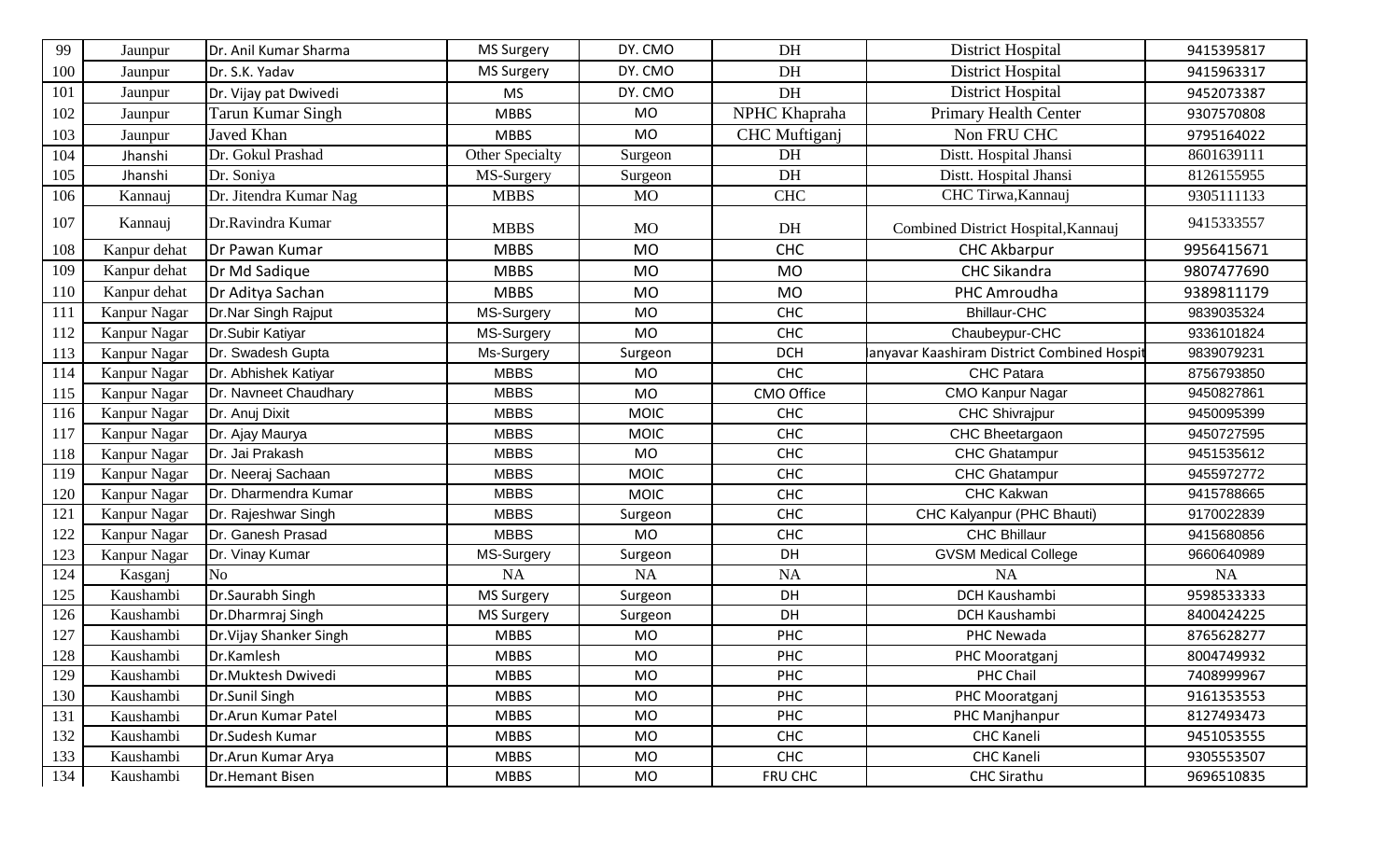| 135 | Kaushambi       | Dr.Shashank Gupta        | <b>MBBS</b>     | <b>MO</b>                  | <b>NPHC</b>     | Mooratganj                       | 9453010535 |
|-----|-----------------|--------------------------|-----------------|----------------------------|-----------------|----------------------------------|------------|
| 136 | Kaushambi       | Dr.Hind Prakash Mani     | <b>MBBS</b>     | <b>MO</b>                  | CMO office      | CMO Office                       | 8726520664 |
| 137 | Kaushambi       | Dr. Akhilesh Kumar Singh | MS-Gyne         | Gynecologist               | DH              | <b>DCH Kaushambi</b>             | 9336322221 |
| 138 | Kaushambi       | Dr. Neeraj Singh         | <b>MBBS</b>     | <b>MO</b>                  | <b>CHC</b>      | Kara                             |            |
| 139 | Kushinagar      | Dr B K Shukla            | MS-Surgery      | Surgeon                    | <b>CHC</b>      | CHC PARTAVAL, MAHARAJ GANJ       |            |
| 140 | <b>LALITPUR</b> | Dr.D.K.Raj               | <b>MS</b>       | General Surgen             | <b>CMS DH</b>   | <b>CMS MALE HOSPITAL</b>         | 9415586740 |
| 141 | <b>LALITPUR</b> | Dr. Mahesh Kumar Gupta   | <b>MBBS</b>     | ENT                        | <b>CMS DH</b>   | <b>CMS MALE HOSPITAL</b>         | 8765134699 |
| 142 | <b>LALITPUR</b> | Dr. Anurag Bajaj         | <b>MBBS</b>     | <b>MO</b>                  | <b>CHC</b>      | <b>CHC TALBEHAT</b>              | 8005411268 |
| 143 | Mahoba          | Dr D K Sullere           | Surgeon         | <b>MO</b>                  | DH              | DH Mahoba                        | 9450271287 |
| 144 | Mahoba          | Dr R B Arya              | Surgeon         | <b>MO</b>                  | DH              | DH Mahoba                        | 9450270912 |
| 145 | Mahoba          | Dr K P Singh             | Surgeon         | Supdtt.                    | <b>CHC</b>      | <b>CHC</b> Panwari               | 9415145508 |
| 146 | Mahoba          | Dr Gautam Chandra Verma  | Surgeon         | <b>MO</b>                  | <b>CHC</b>      | CHC Charkhari                    | 9506043544 |
| 147 | Mahoba          | Dr Mahesh Singh          | <b>MBBS</b>     | <b>MO</b>                  | <b>CHC</b>      | <b>CHC</b> Kabrai                | 9450040910 |
| 148 | Mahoba          | DR P K Singh Rajpoot     | <b>MBBS</b>     | MOI/c                      | <b>PHC</b>      | PHC Jaitpur                      | 9415179412 |
| 149 | Maharajganj     | Dr Bibhuti Kumar Shukla  | <b>MS</b>       | <b>General Surgeon</b>     | CHC             | DCH Maharajganj                  | 9838797028 |
| 150 | Maharajganj     | Dr R P Rai               | MBBS, DCH       | Pediatician                | <b>DCH</b>      | <b>DCH</b> Maharajganj           | 9565468637 |
| 151 | Maharajganj     | Dr Arun Kumar Gupta      | <b>MBBS</b>     | <b>MO</b>                  | <b>CHC</b>      | <b>CHC Laxmipur</b>              | 7080041736 |
| 152 | Mainpuri        | Dr Gourav Pareek         | <b>MBBS MS</b>  | Surgen                     | Dist. Hospital  | District Male Hospital, Mainpuri | 9458284421 |
| 153 | Mathura         | Dr.Sachin Gupta          | <b>MBBS</b>     | <b>MO</b>                  | <b>CHC</b>      | <b>CHC</b> Chaumuhan             | 9286540063 |
| 154 | Meerut          | Dr. Sudheer Rathi        | M.B.B.S., M.S., | Professor                  | Medical college | LLRM college, meerut             | 7060056999 |
|     |                 |                          | M.Ch.           |                            |                 |                                  |            |
| 155 | Meerut          | Dr. Chandra Prakash      | M.B.B.S., M.S.  | Professor                  | Medical college | LLRM college, meerut             | 9837100048 |
| 156 | Meerut          | Dr. Dheeraj Raj          | M.B.B.S., M.S   | Associate Professor        | Medical college | LLRM college, meerut             | 9837156611 |
|     |                 |                          |                 |                            |                 |                                  |            |
| 157 | Meerut          | Dr. Gaurav Gupta         | M.B.B.S., M.S., | <b>Assistant Professor</b> | Medical college | LLRM college, meerut             | 9358580303 |
|     |                 |                          | M.Ch.           |                            |                 |                                  |            |
| 158 | Meerut          | Dr. Sanjeev Kumar        | M.B.B.S., M.S.  | <b>Assistant Professor</b> | Medical college | LLRM college, meerut             | 9012359199 |
|     |                 |                          |                 |                            |                 |                                  |            |
| 159 | Meerut          | Dr. Abhishek Jain        | M.B.B.S., M.S.  | Lecturer                   | Medical college | LLRM college, meerut             | 9259042808 |
|     |                 |                          | M.Ch.           |                            |                 |                                  |            |
| 160 | Meerut          | Dr. Vishal Agarwal       | M.B.B.S., M.S.  | Lecturer                   | Medical college | LLRM college, meerut             | 9927954446 |
| 161 | Meerut          | Dr. Sunil Kaval          | M.B.B.S., M.S.  | Lecturer                   | Medical college | LLRM college, meerut             | 9927888997 |
| 162 | Meerut          | Dr. Pradeep Kumar        | M.B.B.S., M.S.  | Lecturer                   | Medical college | LLRM college, meerut             | 8909781000 |
| 163 | Meerut          | Dr. Virendra Kumar       | M.B.B.S., M.S.  | Lecturer                   | Medical college | LLRM college, meerut             | 9639885945 |
| 164 | Meerut          | Dr.S.P. Singh            | M.B.B.S., M.S.  | Professor                  | Medical college | LLRM college, meerut             | 9837305485 |
| 165 | Meerut          | Dr. Anuj Sharma          | M.B.B.S., M.S.  | Associate Professor        | Medical college | LLRM college, meerut             | 9627887955 |
|     |                 |                          |                 |                            |                 |                                  |            |
| 166 | Meerut          | Dr. Vishal Saxena        | M.B.B.S., M.S   | Lecturer                   | Medical college | LLRM college, meerut             | 9359952008 |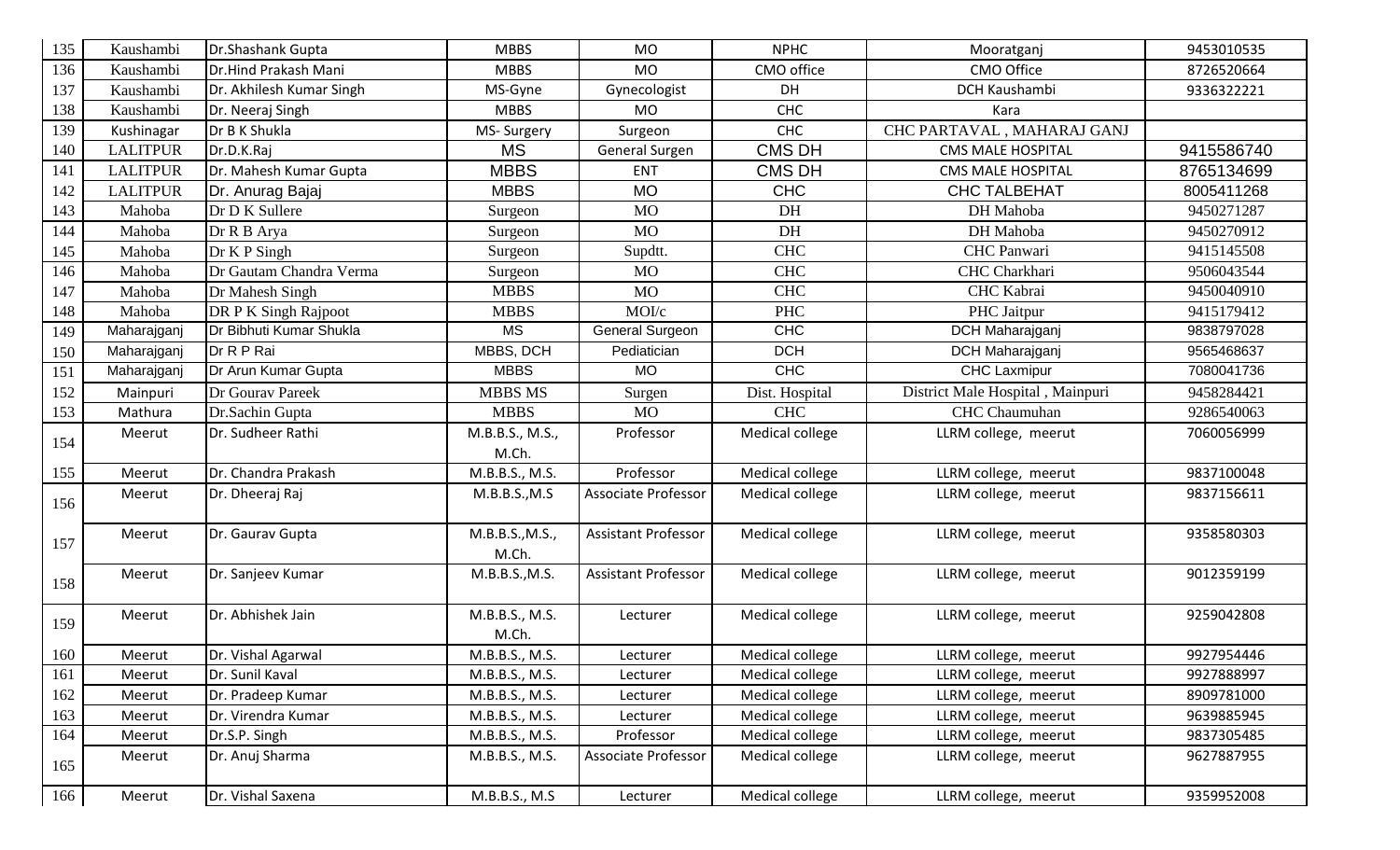| 167 | Meerut           | Dr. B.P. Singh         | M.B.B.S., M.S           | Lecturer             | Medical college          | LLRM college, meerut                         | 7060564234 |
|-----|------------------|------------------------|-------------------------|----------------------|--------------------------|----------------------------------------------|------------|
| 168 | Meerut           | Dr.D.K.Sharma          | MBBS, D.ortho           | Ortho surgeon        | <b>CHC</b>               | CHC Sardhana                                 | 9219782358 |
| 169 | Meerut           | Dr Phool kumar         | MS- Gen SURGERY         | <b>CONSULTANT</b>    | DH                       | PL SHARMA                                    | 6396640710 |
| 170 | Meerut           | Dr VIPUL               | <b>MBBS</b>             | <b>MO</b>            | <b>CHC</b>               | Daurala                                      | 9012965307 |
| 171 | Mirzapur         | Dr. Sanjay Panday      | MS-Surgery              | <b>SURGEN</b>        | DH-F                     | DWH-MZP                                      | 9451623007 |
| 172 | Mirzapur         | Dr. J.P Vishkarma      | <b>MBBS/Anesthetist</b> | <b>MO</b>            | DH-F                     | DWH-MZP                                      | 9415268836 |
| 173 | Mirzapur         | Dr. Rakesh Bahaudar    | <b>DGO</b>              | <b>MO</b>            | DH-F                     | DWH-MZP                                      | 9918220077 |
| 174 | Mirzapur         | Dr. Sanjay Kumar       | <b>MBBS</b>             | <b>MO</b>            | DH-F                     | DWH-MZP                                      | 7007262245 |
| 175 | Mirzapur         | Dr. Kaushal Kumar      | <b>MBBS</b>             | <b>MO</b>            | CHC                      | CHC-Marihan                                  | 9432921505 |
| 176 | MORADABAD        | DR. V.K.GOYAL          | <b>MS</b>               | <b>GEN. SURGON</b>   | DH                       | DH MORADABAD                                 | 9412746110 |
| 177 | <b>MORADABAD</b> | DR. SHIV SINGH         | <b>MS</b>               | <b>GEN. SURGON</b>   | DH                       | DH MORADABAD                                 | $\cdot$ -  |
| 178 | Muzaffarnagar    | Dr. Pankaj Aggarwal    | MS-Surgery              | <b>CMS</b>           | DH                       | umi Kalyan Dev District Hospital, Muzaffarna | 9454455282 |
| 179 | Muzaffarnagar    | Dr. D. K. Sharma       | MS-Surgery              | M.O.                 | DH                       | umi Kalyan Dev District Hospital, Muzaffarna | 9897077355 |
| 180 | Muzaffarnagar    | Dr. Mukesh kumar       | <b>MBBS</b>             | M.O.                 | <b>PHC</b>               | PHC Purqazi, Block purqazi, muzaffarnagar    | 9997081768 |
| 181 | Pilibhit         | Dr. Sudhakar Pandey    | <b>MS</b>               | Surgeon              | <b>CHC</b>               | <b>CHC-PURANPUR</b>                          | 9412644883 |
| 182 | Pilibhit         | Dr.RS Yadav            | <b>MS</b>               | Surgeon              | <b>DMH</b>               | DMH-PILIBHIT                                 |            |
| 183 | Pilibhit         | Dr. Vineet yadav       | <b>MBBS</b>             | <b>MO</b>            | <b>CHC</b>               | <b>CHC</b> Puranpur                          | 7607391500 |
| 184 | Pilibhit         | Dr.Kamlesh kumar       | <b>MBBS</b>             | <b>MO</b>            | <b>PHC</b>               | PHC-Chandandi                                | 9411445103 |
| 185 | Pilibhit         | Dr. Chandra Kumar      | <b>MBBS</b>             | <b>MO</b>            | <b>CHC</b>               | CHC-Jahanabad                                | 9458694144 |
| 186 | Pilibhit         | Dr. Chatra pal Singh   | <b>MBBS</b>             | <b>MO</b>            | <b>CHC</b>               | CHC-Puranpur                                 | 8273033063 |
| 187 | Pratapgarh       | Abhishek Singh         | <b>MBBS</b>             | <b>MO</b>            | <b>CHC</b>               | <b>CHC Sangipur</b>                          | 8874463054 |
| 188 | Pratapgarh       | Vivek Kumar            | <b>MBBS</b>             | <b>MO</b>            | <b>CHC</b>               | PHC Babaganj                                 | 9455484730 |
| 189 | Pratapgarh       | Magsood Ahmad          | <b>MBBS</b>             | <b>MO</b>            | <b>CHC</b>               | <b>CHC Mandhata</b>                          | 9455600889 |
| 190 | Pratapgarh       | Alok Ranjan            | <b>MBBS</b>             | <b>MO</b>            | <b>CHC</b>               | <b>CHC Sangipur</b>                          | 9838427668 |
| 191 | Pratapgarh       | Yagyavendra Singh      | <b>MBBS</b>             | <b>MO</b>            | <b>CHC</b>               | PHC Sukhpalnagar                             | 9807010535 |
| 192 | Pratapgarh       | Ashish Chatrevedi      | <b>MBBS</b>             | <b>MO</b>            | <b>CHC</b>               | <b>CHC Sangramgarh</b>                       | 9454950151 |
| 193 | Pratapgarh       | <b>Mohammad Haroon</b> | <b>MBBS</b>             | <b>MO</b>            | <b>CHC</b>               | Babaganj                                     | 8948816349 |
| 194 | Pratapgarh       | <b>Mohammad Hasim</b>  | <b>MBBS</b>             | <b>MO</b>            | <b>CHC</b>               | Mandhata                                     | 9415308559 |
| 195 | Pratapgarh       | <b>Arvind Gupta</b>    | MS- Gen. Surgery        | Suptt.               | <b>CHC</b>               | CHC Lalganj                                  | 9897337418 |
| 196 | Pratapgarh       | Mahendra Pratap        | MS- Gen. Surgery        | Suptt.               | <b>CHC</b>               | <b>CHC Patti</b>                             | 9412010191 |
| 197 | Pratapgarh       | Dr.S.C.L Dwivedi       | MS- Gen. Surgery        | <b>ACMO RCH</b>      | CMO Office               | CMO Office                                   | 9415250283 |
| 198 | Raebareli        | Dr. J.K.Lal            | M.B.B.S, M.S.           | M.O.                 | <b>District Hospital</b> | District Hospital Male                       | 9415743241 |
| 199 | Raebareli        | Dr.Anil Kumar Jaisal   | M.B.B.S, M.S.           | Medical Suprintenden | CHC Bachhrawa            | CHC Bachhrawa                                | 9450506516 |
| 200 | Raebareli        | Dr. Pradeep Agrawal    | M.B.B.S, M.S.           | Medical Suprintenden | CHC Khajurgaon           | CHC Khajurgaon                               | 9415076290 |
| 201 | Raebareli        | Dr. Mahmud Akhtar      | M.B.B.S, M.S.           | Medical Suprintenden | CHC Unchahar             | <b>CHC Unchahar</b>                          | 9450189575 |
| 202 | Rampur           | Dr. Charu Dhall        | <b>MS</b>               | Gen Seurgon          | DH                       | DH                                           | 9837100889 |
| 203 | Rampur           | Dr. Rajesh Kumar       | MS                      | Gen Seurgon          | DH                       | DH                                           | 9415175648 |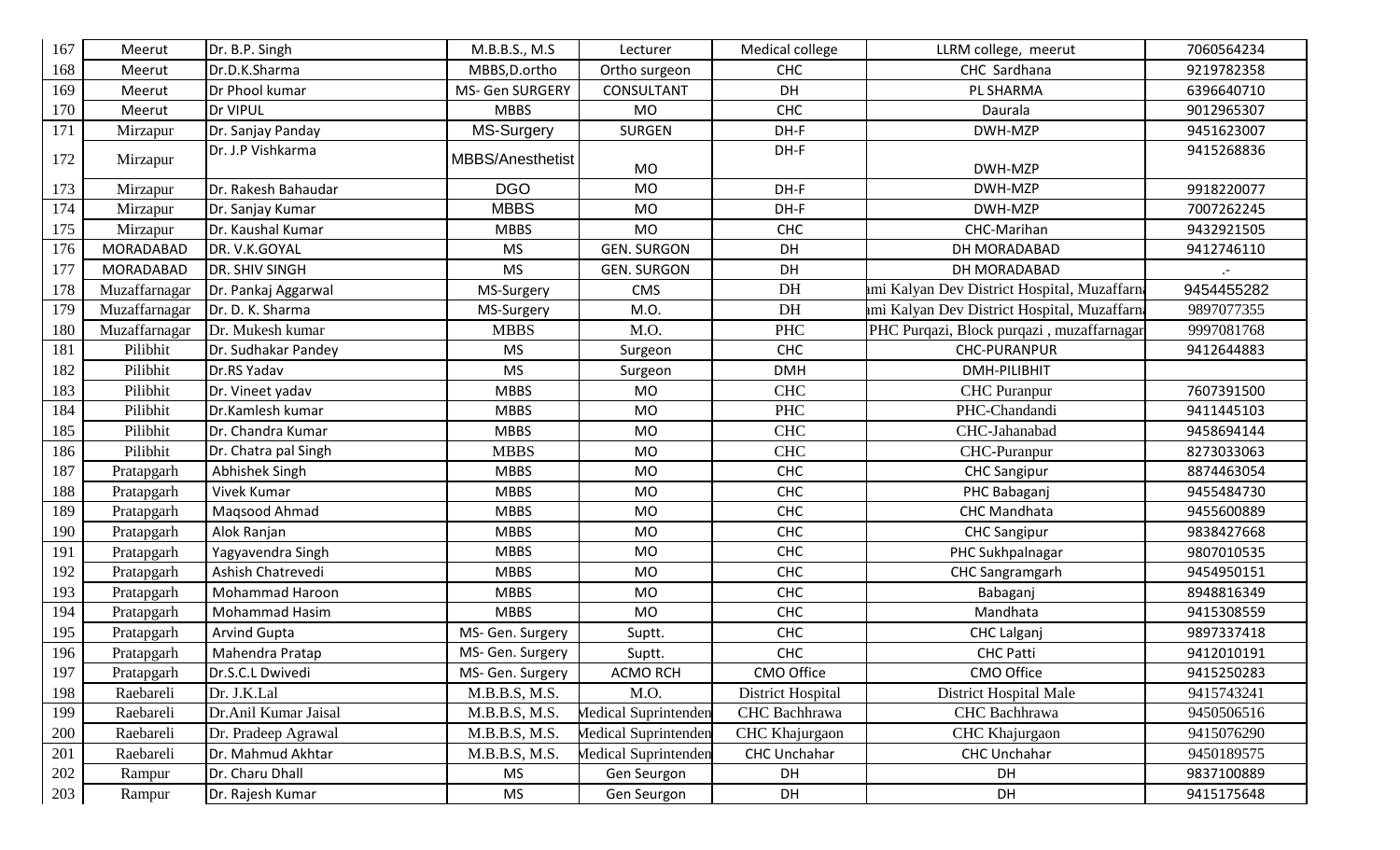| 204 | Rampur                          | Dr. Aslam                                        | <b>MBBS</b>     | <b>MO</b>                       | <b>CHC</b>                    | <b>CHC MILAK</b>                             | 7669579222 |
|-----|---------------------------------|--------------------------------------------------|-----------------|---------------------------------|-------------------------------|----------------------------------------------|------------|
| 205 | Rampur                          | Dr. Dashrath Singh                               | <b>MBBS</b>     | <b>MO</b>                       | DH                            | DH                                           | 8057095214 |
| 206 | Sant Kabir Nagar Dr.G.M. Shukla |                                                  | MS-Surgery      | <b>ACMO Sant Kabir</b><br>Nagar | S.K. Nagar                    | Sant Kabir Nagar                             | 9415038392 |
| 207 |                                 | Sant Kabir Nagar Dr. Sanjeet Mishra              | MS-Surgery      | Surgeon                         | <b>CDH</b>                    | Khalilabad                                   | 9839460164 |
| 208 |                                 | Sant Kabir Nagar  <sub>Dr. Lokesh Tripathi</sub> | <b>MBBS</b>     | <b>MO</b>                       | <b>CHC</b>                    | Mehdawal                                     | 9450902915 |
|     |                                 | 209 Sant Kabir Nagar Dr. Ram Bhagat Gaur         | <b>MBBS</b>     | <b>MO</b>                       | <b>CHC</b>                    | Mehdawal                                     | 9044430470 |
|     |                                 | 210 Sant Kabir Nagar Dr. R.K. Chaudhary          | MS-Surgery- Gen | Surgeon                         | Sparsh Hospital               | Sparsh Hospital Bhujaini Sant Kabir<br>Nagar | 9793140672 |
| 211 | Sambhal                         | Dr Santosh Kumar                                 | <b>MBBS</b>     | <b>MOIC</b>                     | <b>CHC</b>                    | <b>CHC Chandasui District Sambhal</b>        | 9456400399 |
| 212 | Shahjahanpur                    | Dr. Mahendra Kumar                               | <b>MS</b>       | sur.                            | DH                            | District Male Hospital shahjahanpur          | 9415051347 |
| 213 | Shahjahanpur                    | Dr-N.K.Saxena                                    | <b>MS</b>       | Sur.                            | DH                            | District Male Hospital shahjahanpur          | 9450445541 |
| 214 | Shahjahanpur                    | DR-Laxman Singh                                  | <b>MBBS</b>     | <b>DIO</b>                      | <b>DHQ</b>                    | CMO Office Shajahanpur                       | 9412328489 |
| 215 | Shahjahanpur                    | Dr-Gyanendra Kumar                               | <b>MBBS</b>     | <b>MO</b>                       | <b>CHC</b>                    | <b>CHC</b> Jalalbad                          | 8004767698 |
| 216 | Shahjahanpur                    | Dr- Aalok Jaiswal                                | <b>MBBS</b>     | <b>MO</b>                       | <b>CHC</b>                    | <b>CHC</b> Tilhar                            | 7599038222 |
| 217 | Shahjahanpur                    | Dr- V.K.Varma                                    | <b>MBBs</b>     | <b>MO</b>                       | <b>CHC</b>                    | <b>CHC</b> Banda                             | 9984614005 |
| 218 | Shahjahanpur                    | Dr-S.P.Gangwar                                   | <b>MBBS</b>     | <b>MO</b>                       | <b>CHC</b>                    | <b>CHC</b> Tilhar                            | 8934792507 |
| 219 | Shahjahanpur                    | Dr.K.K. Verma                                    | <b>MBBS</b>     | <b>MO</b>                       | <b>CHC</b>                    | CHC Powayan                                  | 9198982233 |
| 220 | Shahjahanpur                    | Dr. D.R. Manu                                    | <b>MBBS</b>     | <b>MO</b>                       | <b>CHC</b>                    | CHC Powayan                                  | 9161086153 |
| 221 | Shamli                          | Dr. Dig Vijay                                    | <b>MBBS</b>     | Mo                              | CHC                           | Thanabhawan                                  | 8077174685 |
| 222 | Shrawasti                       |                                                  | $\Omega$        | $\mathbf{0}$                    | 0                             |                                              | 0          |
| 223 | Sonebhadra                      | Dr. Rajeev Ranjan                                | <b>MBBS</b>     | <b>MOIC</b>                     | CHC                           | <b>CHC Myourur</b>                           | 8004348812 |
| 224 | Sonebhadra                      | Dr. JP Singh                                     | <b>MBBS</b>     | <b>MO</b>                       | CHC                           | <b>CHC Nagawa</b>                            | 8858346803 |
| 225 | Sonebhadra                      | Dr. Daya Shankar                                 | <b>MBBS</b>     | <b>MO</b>                       | <b>DCH</b>                    | DCH-Robertsganj                              | 9415638612 |
| 226 | Sonebhadra                      | Dr. Prem Nath                                    | <b>MBBS</b>     | Dy. CMO                         | CMO                           | CMO-O                                        | 9415683031 |
| 227 | Sultanpur                       | Dr. Salahuddin khan                              | <b>MBBS</b>     | <b>MOIC</b>                     | CHC Lambhua                   | <b>CHC Lambhua</b>                           | 9554373358 |
| 228 | Sultanpur                       | Dr. Vijay Bahadur Singh                          | <b>MS</b>       | CMS Male                        | <b>District Male Hospital</b> | <b>District Male Hospital</b>                | 9415046031 |
| 229 | Sultanpur                       | Dr. Mithilesh                                    | <b>MBBS</b>     | <b>MO</b>                       | CHC Akhandnagar               | CHC Akhandnagar                              | 9455629597 |
| 230 | unnao                           | Dr Akhilesh Vikkram                              | MS-Surgery      | Medical Suprintenden            | CHC Nawabganj                 | CHC Nawabganj, Unnao                         | 9451161035 |
| 231 | unnao                           | Dr.Sanjay Varma                                  | MS-Surgery      | Senior Surgeon                  | <b>DMH</b>                    | na Shanker Dixit District Male Hospital Unn  | 9415725337 |
| 232 | unnao                           | Dr Promod Kumar                                  | MS-Surgery      | Medical Suprintenden            | <b>CHC</b>                    | Purwa                                        |            |
| 233 | unnao                           | Dr Anurag Singh                                  | <b>MBBS</b>     | <b>Medical Officer</b>          | <b>CHC</b>                    | Purwa                                        |            |
| 234 | unnao                           | Dr Pankaj Kumar                                  | <b>MBBS</b>     | <b>Medical Officer</b>          | <b>CHC</b>                    | Miyaganj                                     |            |
| 235 | unnao                           | Dr Kaushlendra Pratap                            | <b>MBBS</b>     | <b>Medical Officer</b>          | <b>CHC</b>                    | Safipur                                      |            |
| 236 | Varanasi                        | Dr. Vijay Shankar Tripathi                       | <b>MBBS</b>     | MO                              | DH                            | SSPG Kabirchaura                             | 9415374817 |
| 237 | Varanasi                        | Dr. Anil Kumar                                   | <b>MBBS</b>     | MO                              |                               | Police line Hospital                         | 9935143829 |